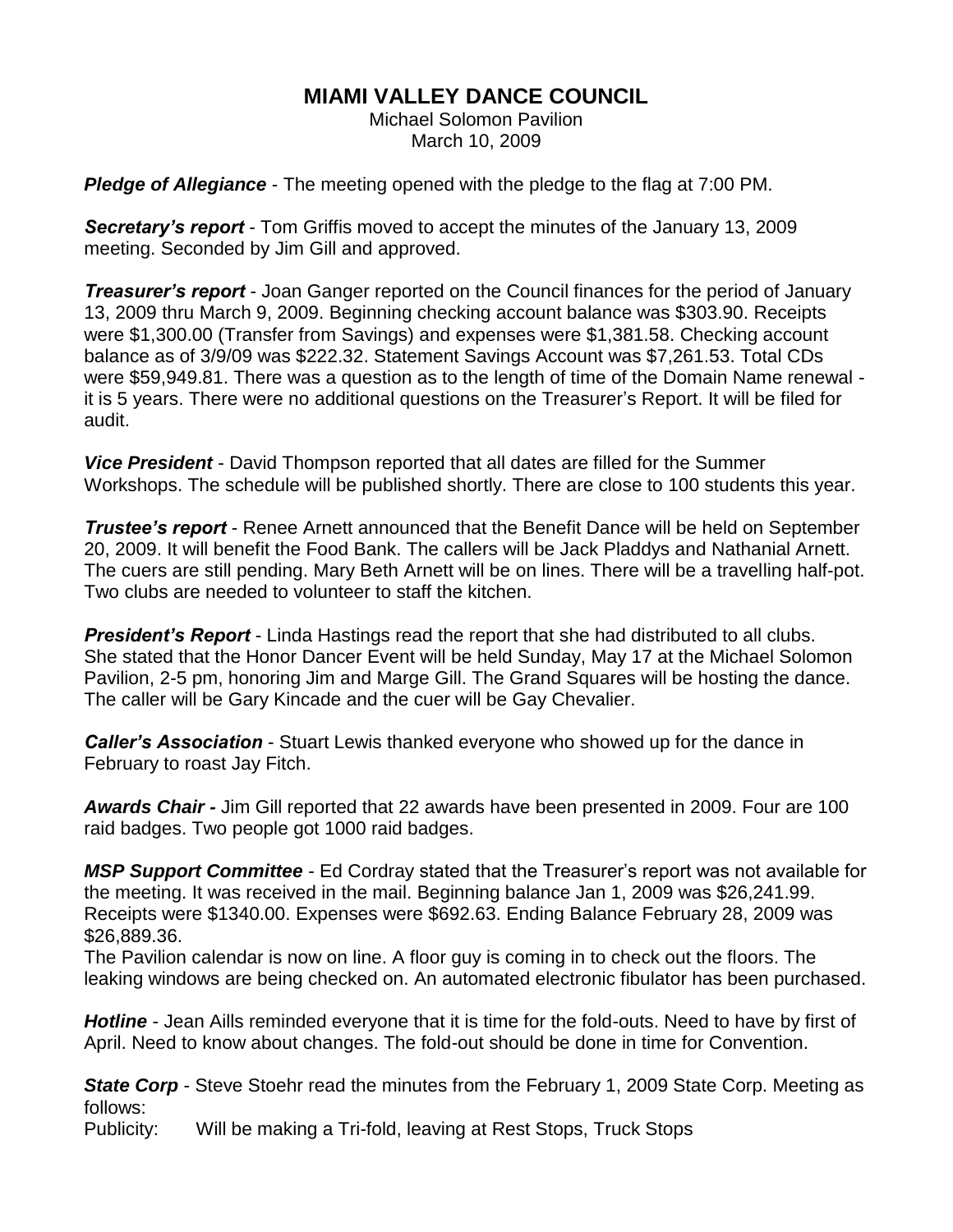Swinging 8's have 12 youths taking lessons.

Showcase of Idea's: Need new ideas and material for the National Convention Mini Legacy: Dick Davis to talk at the State Convention.

Toad Leyde, State Corp Mini Legacy Rep, passed away.

Conventions:

| <b>UUITULIUUI</b>            |                                                                            |
|------------------------------|----------------------------------------------------------------------------|
| 2013                         | Open for convention site                                                   |
| 2008                         | Cincinnati                                                                 |
|                              | 325 registered for convention                                              |
|                              | 13 couples registered for the Round Dance Workshop                         |
|                              | Will have a Youth Hall                                                     |
|                              | Trail-In Dance Thursday evening, sponsored by Venus and Mars Dance Club    |
| 2010                         | Cleveland                                                                  |
|                              | Tour will be a Murder Mystery Wine Tasting, open to 80 people only, Friday |
|                              | $12:00 \text{ pm}$                                                         |
|                              | Need Information and costumes from previous conventions                    |
|                              | Quilts need to be mailed before the convention to be hung                  |
| 2011                         | Dayton                                                                     |
|                              | "Festive Fun in 2-0-11"                                                    |
|                              | Working on a tour                                                          |
| 2012                         | Akron                                                                      |
|                              | "Fantasy in Akron"                                                         |
| <b>National Conventions:</b> |                                                                            |
| 2010                         | Louisville, Ky. - 1375 registered                                          |
| 2011                         | Detroit, MI                                                                |
| Nominations:                 | President - Gordon & Marianne King                                         |
|                              | Vice President - Steve & Sharry Hayden                                     |
|                              | Secretary - Judy & Bob Calkins                                             |
|                              | Cor. Secretary - Irene & Ray Dommin                                        |
|                              | Treasurer - Al & Martha Wolff                                              |
|                              |                                                                            |

*Newsletter* - Cheryl Hornsby would like to have all club schedules.

**Banner Raid Committee** - The committee met. Jean Aills is typing up the notes. They will be published on the Web.

*Constitution Committee* - Steve Stoehr did the second reading of changes to the Constitution. Randy Adams made a motion to vote on the constitution changes as a whole. Jim Gill seconded the motion. There was no discussion and the motion carried. Jean Aills made a motion to accept the proposed changes to the constitution. Jim Gill seconded the motion. Leslie Hyll questioned the presentation of the constitution changes. The motion passed.

*Membership Committee -* Darla Mattice reported that she and Jim visited the Dancetonians on February 14. They dance at the Arbor Hall on the second Saturday. Approximately 100 people were in attendance. Jim Gill made a motion to accept the Dancetonians as members of the Miami Valley Dance Council. Fay Samborsky seconded the motion and it was carried.

**Unfinished Business** - Tom Griffis asked if there was any bus being reserved for the 2009 Convention. Contact Linda Hasting if anyone is interested.